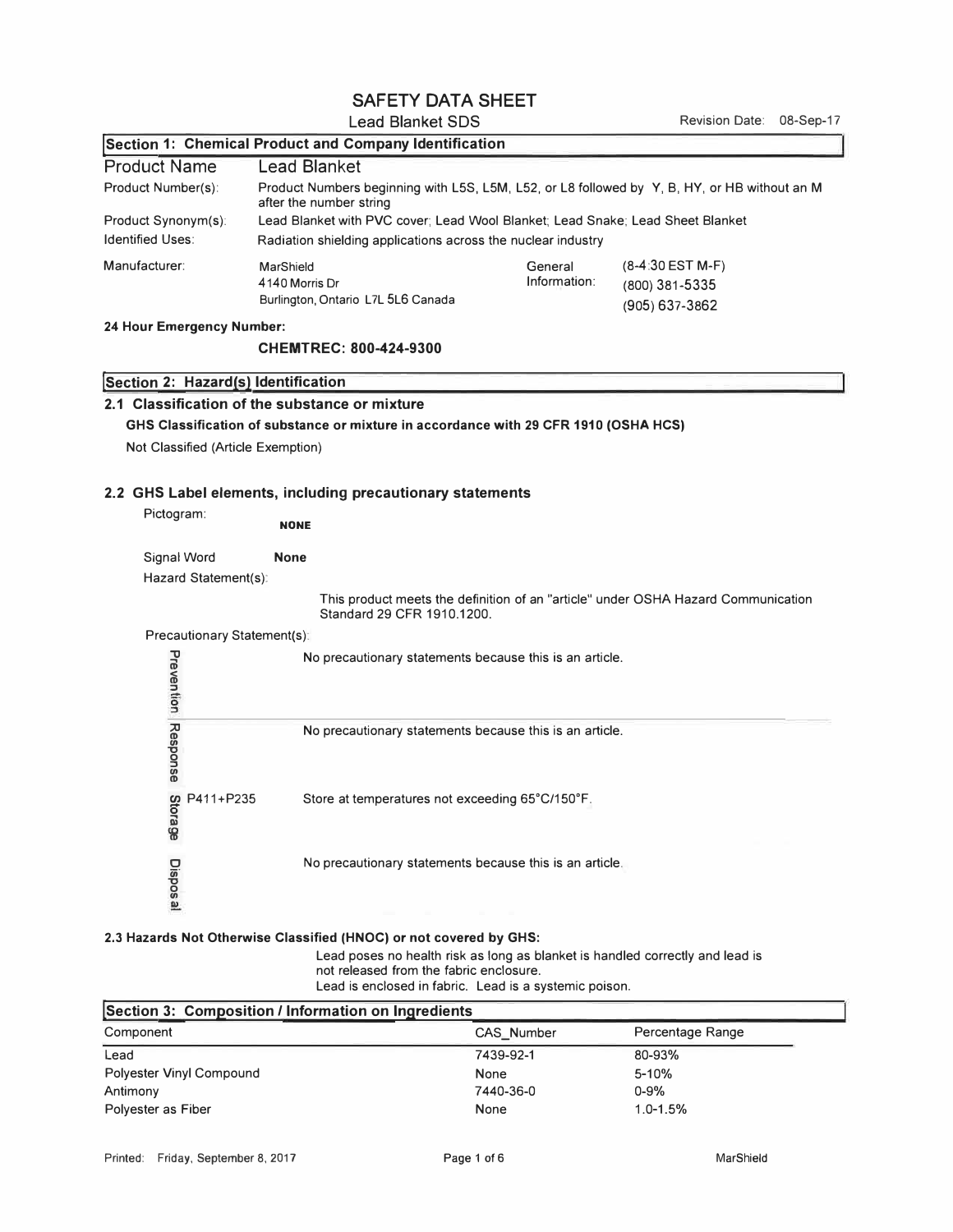| <b>Section 4: First-aid Measures</b>                                          |                                                                                                                                                                                                                                                     |
|-------------------------------------------------------------------------------|-----------------------------------------------------------------------------------------------------------------------------------------------------------------------------------------------------------------------------------------------------|
| <b>General Advice</b>                                                         | Symptoms of poisoning may occur after several hours; therefore medical<br>observation is recommended for at least 48 hours after exposure.                                                                                                          |
| Ingestion                                                                     | Seek immediate medical attention. Rinse mouth. Drink plenty of water. Induce<br>vomiting, but only if victim is fully conscious.                                                                                                                    |
| <b>Skin Contact</b>                                                           | Remove contaminated clothing and launder before use. Brush material off skin and<br>wash affected area with soap and water.                                                                                                                         |
| Eye Contact                                                                   | Do not rub eyes.                                                                                                                                                                                                                                    |
|                                                                               | Rinse cautiously with water for several minutes. Remove contact lenses, if present<br>and easy to do. Continue rinsing. If eye irritation persists, get medical attention.                                                                          |
| Inhalation                                                                    | If conscious, have victim clear nasal passages                                                                                                                                                                                                      |
|                                                                               | Seek medical attention if acute effects develop                                                                                                                                                                                                     |
|                                                                               | IF INHALED: Remove to fresh air and keep at rest in a position comfortable for<br>breathing.                                                                                                                                                        |
| Most important symptoms and effects,<br>both acute and delayed                | Acute (short term) exposure: Lead is a potent, systemic poison; taken in large<br>enough doses, lead can kill in matter of days. Acute encephalopathy may aris<br>which develops quickly to seizures, coma and death from cardiorespiratory arrest. |
|                                                                               | Chronic (long term) exposure: Chronic overexposure to lead may result in severe<br>damage to: blood forming, nervous, urinary, and reproductive systems. Some<br>common symptoms of chronic overexposure include loss of appetite, metallic         |
|                                                                               | taste in mouth, anxiety, constipation, nausea, pallor, excessive tiredness, weakness,<br>insomnia, headache, nevous irritability, muscle and joint pain, fine tremors,<br>numbness, dizziness, hyperactivity, colic.                                |
| Indication of any immediate medical<br>attention and special treatment needed | Treat symptomatically.                                                                                                                                                                                                                              |
| <b>Section 5: Firefighting Measures</b>                                       |                                                                                                                                                                                                                                                     |
| <b>Extinguishing Media</b>                                                    | Foam, CO2, Dry Chemical.                                                                                                                                                                                                                            |

| <b>Extinguishing Media</b>                         | Foam, CO2, Dry Chemical.                                                                                                                                                                                                                                                                                                               |           |  |
|----------------------------------------------------|----------------------------------------------------------------------------------------------------------------------------------------------------------------------------------------------------------------------------------------------------------------------------------------------------------------------------------------|-----------|--|
| Fire and Explosion Hazards                         | Possible hazardous decomposition products include hydrogen chloride, hydrogen<br>fluoride, carbon oxides, benzene, other hydrocarbons, and formaldehyde.<br>Possible hazardous decomposition products include lead oxides.<br>Lead is not considered to be a fire hazard. Powder/dust is flammable when heated<br>or exposed to flame. |           |  |
| <b>Protective Equipment</b>                        | Wear positive pressure self-contained breathing apparatus and full personal<br>protective equipment.                                                                                                                                                                                                                                   |           |  |
| <b>Section 6: Accidental Release Measures</b>      |                                                                                                                                                                                                                                                                                                                                        |           |  |
| <b>Personal Precautions</b>                        | Use proper personal protect equipment (specified in section 8). Avoid dust<br>formation. Avoid breathing vapors, mist, or gas. Ensure adequate ventilation.<br>Evacuate personnel to safe areas. Avoid breathing dust.                                                                                                                 |           |  |
| and clean-up                                       | Methods and materials for containment If lead is release from covering, collect material and transfer to a closed container<br>for disposal. Use of a vacuum system with high-efficiency filter is preferable.                                                                                                                         |           |  |
| Reference to other sections                        | For disposal see section 13.                                                                                                                                                                                                                                                                                                           |           |  |
| Section 7: Handling and Storage                    |                                                                                                                                                                                                                                                                                                                                        |           |  |
| Conditions for safe handling                       | Safe operating temperature up to 150°F (65°C).<br>Handle carefully as not to tear fabric enclosure<br>Be familiar with the requirements set forth in the OSHA Lead Standard, 29 CGR<br>1910.1025.                                                                                                                                      |           |  |
| Conditions for safe storage<br>Specific End Use(s) | Normal warehouse storage in cool, dry area is satisfactory.<br>Apart from the uses mentioned in section 1 no other specific uses are stipulated.                                                                                                                                                                                       |           |  |
| Section 8: Exposure Controls / Personal Protection |                                                                                                                                                                                                                                                                                                                                        |           |  |
| <b>Control Parameters</b>                          | Per NIOSH, IDLH for Lead is 100mg/m3 Pb<br>Per OSHA, PEL-TWA for Lead is 0.05 mg/m3 Pb<br>Per ACGIH, TLV-TWA for Lead is 0.15 mg/m3 Pb<br>Per NIOSH, IDLH for Antimony is 50 mg/m3 Sb<br>Per OSHA, PEL-TWA for Antimony is 0.5 mg/m3 Sb<br>Per ACGIH, TLV-TWA for Antimony is 0.5 mg/m3 Sb                                             |           |  |
| Printed: Friday, September 8, 2017                 | Page 2 of 6                                                                                                                                                                                                                                                                                                                            | MarShield |  |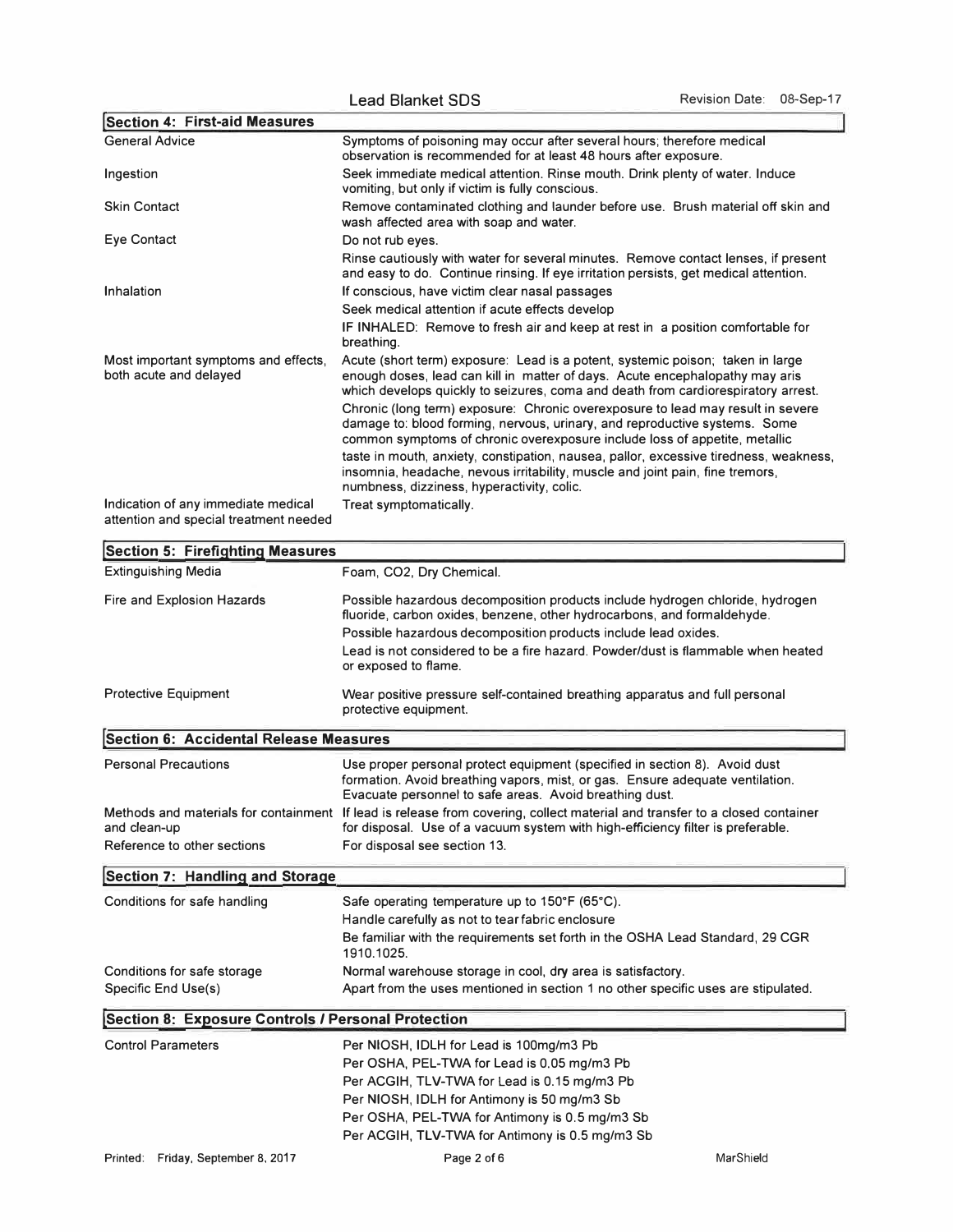|                          | <b>Lead Blanket SDS</b>                                                                                                                                                                                                                             | Revision Date: 08-Sep-17 |  |
|--------------------------|-----------------------------------------------------------------------------------------------------------------------------------------------------------------------------------------------------------------------------------------------------|--------------------------|--|
| <b>Exposure Controls</b> | Use local exhaust ventilation or other engineering controls to maintain aerosols<br>below the exposure limit. If user operations generate dust, fume or mist use<br>ventilation to keep exposure to airborne contaminates below the exposure limit. |                          |  |
| Eye protection           | Wear safety glasses.                                                                                                                                                                                                                                |                          |  |
| <b>Skin Protection</b>   | Wear impervious gloves and clean body-covering clothing.                                                                                                                                                                                            |                          |  |
| Respiratory protection   | If fabric is damaged and lead is exposed, wear a high-efficiency respirator                                                                                                                                                                         |                          |  |

# **]Section 9: Physical Properties**

| Information on basic physical and chemical properties |                                 |                                                                         |                                                                               |                             |  |
|-------------------------------------------------------|---------------------------------|-------------------------------------------------------------------------|-------------------------------------------------------------------------------|-----------------------------|--|
| Solid<br>Appearance:                                  |                                 | <b>Explosion Limits</b>                                                 | Not Applicable                                                                |                             |  |
|                                                       | Clear or colored Film; contains |                                                                         | (Upper/Lower):                                                                |                             |  |
|                                                       |                                 | gray solid with silver/blue cast                                        | Flash Point:                                                                  | 500 °C (PVC) [ASTM-D-1929]; |  |
| Odor:                                                 | None                            |                                                                         |                                                                               | Not applicable for Lead     |  |
| Odor Threshold:                                       | None                            |                                                                         | Flammability:                                                                 | <b>Not Applicable</b>       |  |
| pH:                                                   | <b>Not Applicable</b>           |                                                                         | <b>Autolgnition Temperature:</b>                                              | 600 °C (PVC) [ASTM-D-1929]; |  |
| <b>Melting Point:</b>                                 |                                 | 160 °C or higher (PVC); 328°C                                           |                                                                               | Not applicable for Lead     |  |
|                                                       | (Lead)                          |                                                                         | Decomposition                                                                 | 70-140°C for PVC            |  |
| <b>Boiling Point:</b>                                 |                                 | 1744 °C (Lead); Not available for                                       | Temperature                                                                   |                             |  |
|                                                       | <b>PVC</b>                      |                                                                         | VaporPressure:                                                                | <b>Not Established</b>      |  |
| <b>Relative Density:</b>                              | 10 -11 g/mL at 25°C             |                                                                         | VaporDensity:                                                                 | <b>Not Established</b>      |  |
| Solubility:                                           | Insoluble in water              |                                                                         | <b>Evaporation Rate:</b>                                                      | <b>Not Applicable</b>       |  |
| <b>Partition Coefficient:</b>                         | <b>Not Established</b>          |                                                                         |                                                                               |                             |  |
| Viscosity:                                            | <b>Not Applicable</b>           |                                                                         |                                                                               |                             |  |
| Section 10: Stability and Reactivity                  |                                 |                                                                         |                                                                               |                             |  |
| <b>Chemical Stability</b>                             |                                 |                                                                         | Stable under normal handling and storage conditions.                          |                             |  |
| Hazardous reactions                                   |                                 |                                                                         | Reacts with strong oxidizing agents.                                          |                             |  |
|                                                       |                                 | None under normal processing                                            |                                                                               |                             |  |
| <b>Conditions to Avoid</b>                            |                                 | Exposure to elevated temperatures can cause product to decompose.       |                                                                               |                             |  |
|                                                       |                                 |                                                                         |                                                                               |                             |  |
| <b>Hazardous decomposition Products</b>               |                                 | Possible hazardous decomposition products include lead oxides.          |                                                                               |                             |  |
| Fire and Explosion Hazards                            |                                 | fluoride, carbon oxides, benzene, other hydrocarbons, and formaldehyde. | Possible hazardous decomposition products include hydrogen chloride, hydrogen |                             |  |
| <b>Section 11: Toxicology Information</b>             |                                 |                                                                         |                                                                               |                             |  |
| $A = A - I$                                           |                                 |                                                                         |                                                                               |                             |  |

| <b>Acute Toxicity</b>             |                                                                                                                                                                                                   |
|-----------------------------------|---------------------------------------------------------------------------------------------------------------------------------------------------------------------------------------------------|
| Oral Effects                      | Antimony LD50 is 7500 mg/kg (Rat)                                                                                                                                                                 |
|                                   | Lead LDLo is 450 mg/kg (human)                                                                                                                                                                    |
|                                   | Acute ingestion of lead compounds may cause abdominal pain, nausea, vomiting,<br>diarrhea, and severe cramping. This may lead rapidly to systemic toxicity and must<br>be treated by a physician. |
| <b>Inhalation Effects</b>         | Antimony LC50 is 720 mg/m3 (Rat)                                                                                                                                                                  |
|                                   | Lead LC50 is 100 mg/m3 (Rat)                                                                                                                                                                      |
|                                   | Hazardous exposure to lead compounds can occur only when product is heated,<br>oxidized, or otherwise processed or damaged to create dust, vapor, or fumes                                        |
| Eye Effects                       | Lead compounds may cause eye irriation.                                                                                                                                                           |
| <b>Dermal Effects</b>             | Lead compounds are poorly absorbed through the skin                                                                                                                                               |
| Skin corrosion/irritation         |                                                                                                                                                                                                   |
|                                   | Lead metal granules or dust: May cause skin irritation by mechanical action. Lead<br>metal foil, shot, or sheets are not likely to cause skin irritation.                                         |
| Serious eye damage/irritation     |                                                                                                                                                                                                   |
|                                   | Lead metal granules or dust can irritate eyes by mechanical action. Lead metal foil,<br>shot, or sheets will not cause eye irritation.                                                            |
| Respiratory or skin sensitization |                                                                                                                                                                                                   |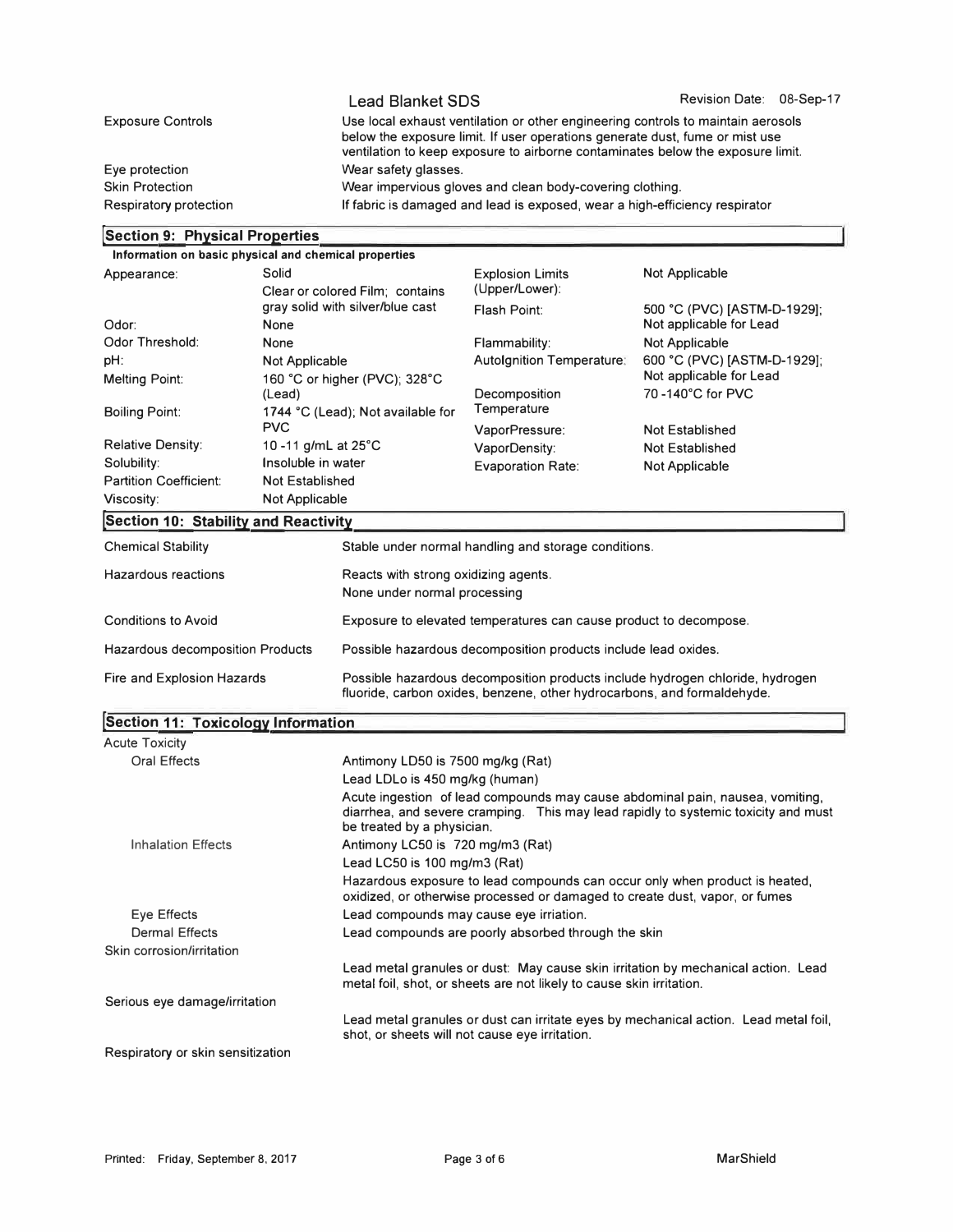|                                       | <b>Lead Blanket SDS</b>                                                                                                                                                                                                                               | Revision Date: 08-Sep-17                                                                                                                                                    |  |
|---------------------------------------|-------------------------------------------------------------------------------------------------------------------------------------------------------------------------------------------------------------------------------------------------------|-----------------------------------------------------------------------------------------------------------------------------------------------------------------------------|--|
|                                       | well as the bronchi and lungs by mechanical action.                                                                                                                                                                                                   | In an industrial setting, exposure to lead mainly occurs from inhalation of dust or<br>fumes. Lead dust or fumes can irritate the upper respiratory tract (nose, throat) as |  |
|                                       | Lead dust can be absorbed through the respiratory system. However, inhaled lead<br>does not accumulate in the lungs. All of an inhaled dose is eventually absorbed or<br>transferred to the gastrointestinal tract.                                   |                                                                                                                                                                             |  |
|                                       | Inhalation effects of exposure to fumes or dust or inorganic lead may not develop<br>quickly. Symptoms may include metallic taste, chest pain, decreased physical<br>fitness, fatigue, sleep disturbance, headache, and irritability, reduced memory, |                                                                                                                                                                             |  |
|                                       | mood and personality changes, aching bones and muscles, constipation, abdominal<br>pains, decreasing appetite. Inhalation of large amounts may lead to ataxia,<br>delirium, convulsions/seizures, coma, and death.                                    |                                                                                                                                                                             |  |
|                                       | Lead metal foil, shot, or sheets: Not an inhalation hazard unless metal is heated. If<br>metal is heated, fumes will be released. Inhalation of these fumes may cause "fume<br>metal fever", which is characterized by flu-like symptoms.             |                                                                                                                                                                             |  |
|                                       | Symptoms may include metallic taste, fever, nausea, vomiting, chills, cough,<br>weakness, chest pain, generalized muscle pain/aches, and increased white blood<br>cell count.                                                                         |                                                                                                                                                                             |  |
| <b>Germ Cell Mutagenicity</b>         |                                                                                                                                                                                                                                                       |                                                                                                                                                                             |  |
|                                       | No data available regarding mutagenic effects of this product.                                                                                                                                                                                        |                                                                                                                                                                             |  |
| Carcinogenicity                       |                                                                                                                                                                                                                                                       |                                                                                                                                                                             |  |
|                                       | Epidemiology studies or workers exposed to inorganic lead compounds have found<br>a limited association with stomach cancer. This has led to the classification by IARC<br>that inorganic lead compounds are probably carcinogenic to humans.         |                                                                                                                                                                             |  |
| <b>Reproductive Toxicity</b>          |                                                                                                                                                                                                                                                       |                                                                                                                                                                             |  |
|                                       | Exposure to high levels of lead may cause adverse effects on male and female,<br>including adverse effects on sperm quality. Prenatal exposure to lead and its<br>compounds is also associated with adverse effects on fetal development.             |                                                                                                                                                                             |  |
| <b>Specific Target Organ Toxicity</b> |                                                                                                                                                                                                                                                       |                                                                                                                                                                             |  |
| Single Exposure                       | Lead has been found to be of relatively low acute toxicity by ingestion, in contact<br>with skin, and by inhalation, with no evidence of any local or systemic toxicity from<br>such exposures.                                                       |                                                                                                                                                                             |  |
| <b>Repeated Exposure</b>              | Lead is a cumulative poison and may be absorbed into the body through ingestion<br>or inhalation. Inorganic lead compounds have been documented in observational<br>human studies to produce toxicity in multiple organ systems and                   |                                                                                                                                                                             |  |
|                                       | body function including the hematopoietic (blood) system, kidney function,<br>reproductive function and the central nervous system. Postnatal exposure to lead<br>compounds is associated with impacts on neurobehavioral development in children.    |                                                                                                                                                                             |  |
| <b>Aspiration Hazard</b>              |                                                                                                                                                                                                                                                       |                                                                                                                                                                             |  |
|                                       | No data available regarding aspiration hazards associated with this product.                                                                                                                                                                          |                                                                                                                                                                             |  |

# **lsection 12: Ecological Information**

|                                    | *The product has not been tested. The statement has been derived from the<br>properties of individual components using an additivity method. |           |
|------------------------------------|----------------------------------------------------------------------------------------------------------------------------------------------|-----------|
| <b>Aquatic Toxicity</b>            |                                                                                                                                              |           |
| Acute Toxicity to fish             | [Lead] 0.041-1.810: 96h Pimephales promelas, Oncorhynchus mykiss mg/L LC50<br>(pH $5.5-6.5$ )                                                |           |
|                                    | [Lead] 0.052-3.60: 96h Pimephales promelas, Oncorhynchus mykiss mg/L LC50<br>(pH $>6.5-7.5$ )                                                |           |
|                                    | [Antimony] Cyprinodont variegates: $LC50 = 6.2 - 8.3$ mg/L/96h                                                                               |           |
|                                    | [Lead] 0.114-3.25: 96h Pimephales promelas, Oncorhynchus mykiss mg/L LC50<br>$(pH > 7.5 - 8.5)$                                              |           |
|                                    | [Lead] 0.298: 96h Pimephales promelas mg/L LC50 static                                                                                       |           |
|                                    | [Lead] 56000: 96h Gambusia affinis mg/L LC50 static                                                                                          |           |
|                                    | Acute Toxicity to aquatic invertebrates [Lead] 0.026-3.12: 48h Daphnia magna, Ceriodaphnia dubia mg/L LC50 (pH >7.5-<br>8.5)                 |           |
|                                    | [Lead] 0.029-1.18: 48h Daphnia magna, Ceriodaphnia dubia mg/L LC50 (pH >6.5-<br>7.5)                                                         |           |
|                                    | [Lead] 0.074-0.656: 48h Daphnia magna, Ceriodaphnia dubia mg/L LC50 (pH 5.5-<br>6.5)                                                         |           |
| Acute toxicity to aquatic plants   | [Lead] 0.021-0.050: 72h Pseudokirchneriella subcapitatia, Chlorella kessierii mg/L<br>ErC50 (pH $<$ 7.5-8.5)                                 |           |
| Printed: Friday, September 8, 2017 | Page 4 of 6                                                                                                                                  | MarShield |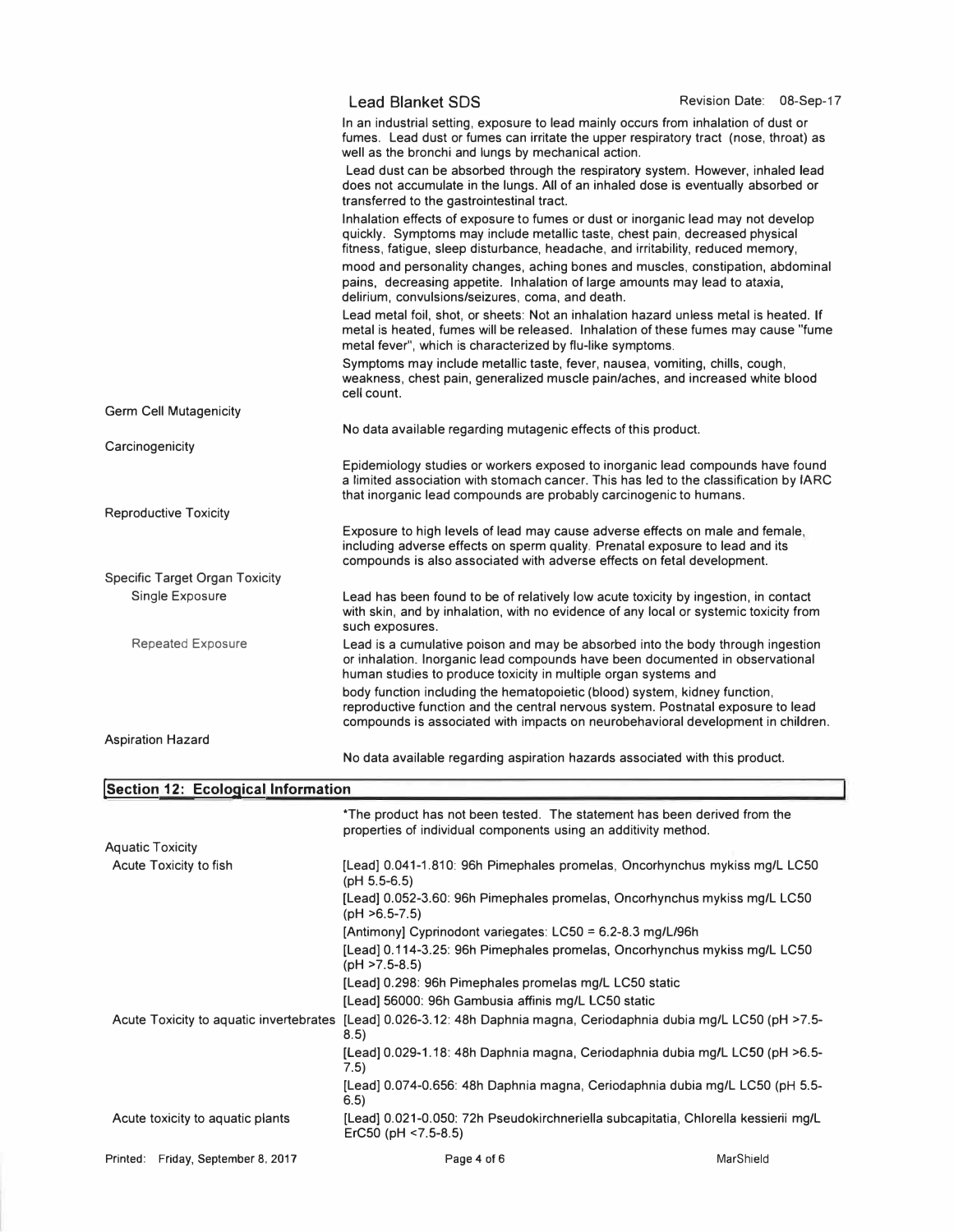|                                              | Revision Date: 08-Sep-17<br><b>Lead Blanket SDS</b>                                                                                                                                                                                                  |
|----------------------------------------------|------------------------------------------------------------------------------------------------------------------------------------------------------------------------------------------------------------------------------------------------------|
|                                              | [Lead] 0.026-0.080: 72h Pseudokirchneriella subcapitatia, Chlorella kessierii mg/L<br>ErC50 (pH >6.5-7.5)                                                                                                                                            |
|                                              | [Lead] 0.072-0.388: 72h Pseudokirchneriella subcapitatia, Chlorella kessierii mg/L<br>ErC50 (pH 5.5-6.5)                                                                                                                                             |
| <b>Chronic Aquatic Toxicity</b>              |                                                                                                                                                                                                                                                      |
| Chronic Toxicity to fish                     | No data available regarding chronic toxicity to fish.                                                                                                                                                                                                |
| Chronic Toxicity to aquatic<br>invertebrates | No data available regarding chronic toxicity to daphnids.                                                                                                                                                                                            |
| Chronic toxicity to aquatic plants           | No data available regarding chronic toxicity to aquatic plants.                                                                                                                                                                                      |
| Persistance and degradability                | Lead is very persistent in soil and sediments. No data on environmental degradation.                                                                                                                                                                 |
| Bioaccumulative potential                    | While lead metal and its compounds are generally insoluble, its processing or<br>extended exposure in aquatic and terrestrial environments may lead to the release<br>of lead in bioavailable forms.                                                 |
|                                              | Lead compounds are not particularly mobile in the aquatic environments, but can be<br>toxic for organisms, especially fish, at low concentrations.                                                                                                   |
|                                              | Water hardness, pH and dissolved organic carbon content are factors which<br>regulate the degree of toxicity. In soil, lead compounds are generally not very<br>bioavailable.                                                                        |
|                                              | Bioaccumulation of lead occurs in aquatic and terrestrial animals and plants, but                                                                                                                                                                    |
|                                              | little bioaccumulation occurs through the food chain.                                                                                                                                                                                                |
| <b>Mobility in Soil</b>                      | In soil, lead and lead compounds are generally not very mobile or bioavailable, as<br>they can be strongly absorbed on soil particles, increasingly over time.                                                                                       |
|                                              | It also forms complexes with organic matter and clay minerals that limit its mobility.<br>When released into the soil, this material is not expected to leach into groundwater.                                                                      |
| PBT/vPvB assessment                          | PBT/vPvB assessment not available as chemical safety assessment not<br>required/not conducted.                                                                                                                                                       |
| Other                                        | In water, lead and lead compounds will partially settle out due to their fairly low                                                                                                                                                                  |
|                                              | solubility and partially dissolve.                                                                                                                                                                                                                   |
|                                              | Most studies include lead compounds and not elemental lead.                                                                                                                                                                                          |
|                                              |                                                                                                                                                                                                                                                      |
| <b>Section 13: Disposal Considerations</b>   |                                                                                                                                                                                                                                                      |
| General                                      | Avoid disposal to sewers and local waterways.<br>Dispose of contents/container in accordance with federal, state, and local<br>regulations.                                                                                                          |
|                                              |                                                                                                                                                                                                                                                      |
| <b>Section 14: Transport Information</b>     |                                                                                                                                                                                                                                                      |
| <b>Ground Transport:</b><br>Water Transport: | This product is not regulated for domestic transport by land, air, or rail.<br>Under 49 CFR 171.4, except when transporting aboard a vessel [vehicle traveling<br>via waterway] the requirements of this subchapter specific to marine pollutants do |
|                                              | not apply to non-bulk packaging transported by motor vehicles, rail cars, and aircraft.                                                                                                                                                              |
|                                              | Soluble lead compounds are listed as a marine pollutant according to US DOT.                                                                                                                                                                         |
| Section 15: Regulatory Information           |                                                                                                                                                                                                                                                      |
| <b>US Federal Regulations</b>                |                                                                                                                                                                                                                                                      |
|                                              | One or more components of this product meets the definition of an acute health<br>hazard under SARA 311/312.                                                                                                                                         |
|                                              | One or more components of this product meets the definition of a chronic health<br>hazard under SARA 311/312.                                                                                                                                        |
|                                              | The following component is subject to reporting levels established by SARA Title III,<br>Section 313: Lead [CAS 7439-92-1] (Threshhold value 0.1%)                                                                                                   |
|                                              | The following component is subject to reporting levels established by SARA Title III,<br>Section 313: Antimony [CAS 7440-36-0] (Threshold Value 1.0%)                                                                                                |
|                                              | This material, as supplied, contains one or more substances regulated as a<br>hazardous substances under the                                                                                                                                         |
|                                              | Comprehensive Environmental Response Compensation and Liability Act<br>(CERCLA) (40 CFR 302).                                                                                                                                                        |
|                                              | The product contains the following substances which are regulated pollutants<br>pursuant to the Clean Water Act (40 CFR 122.21 and 40 CFR 122.42):<br>Lead, Antimony                                                                                 |